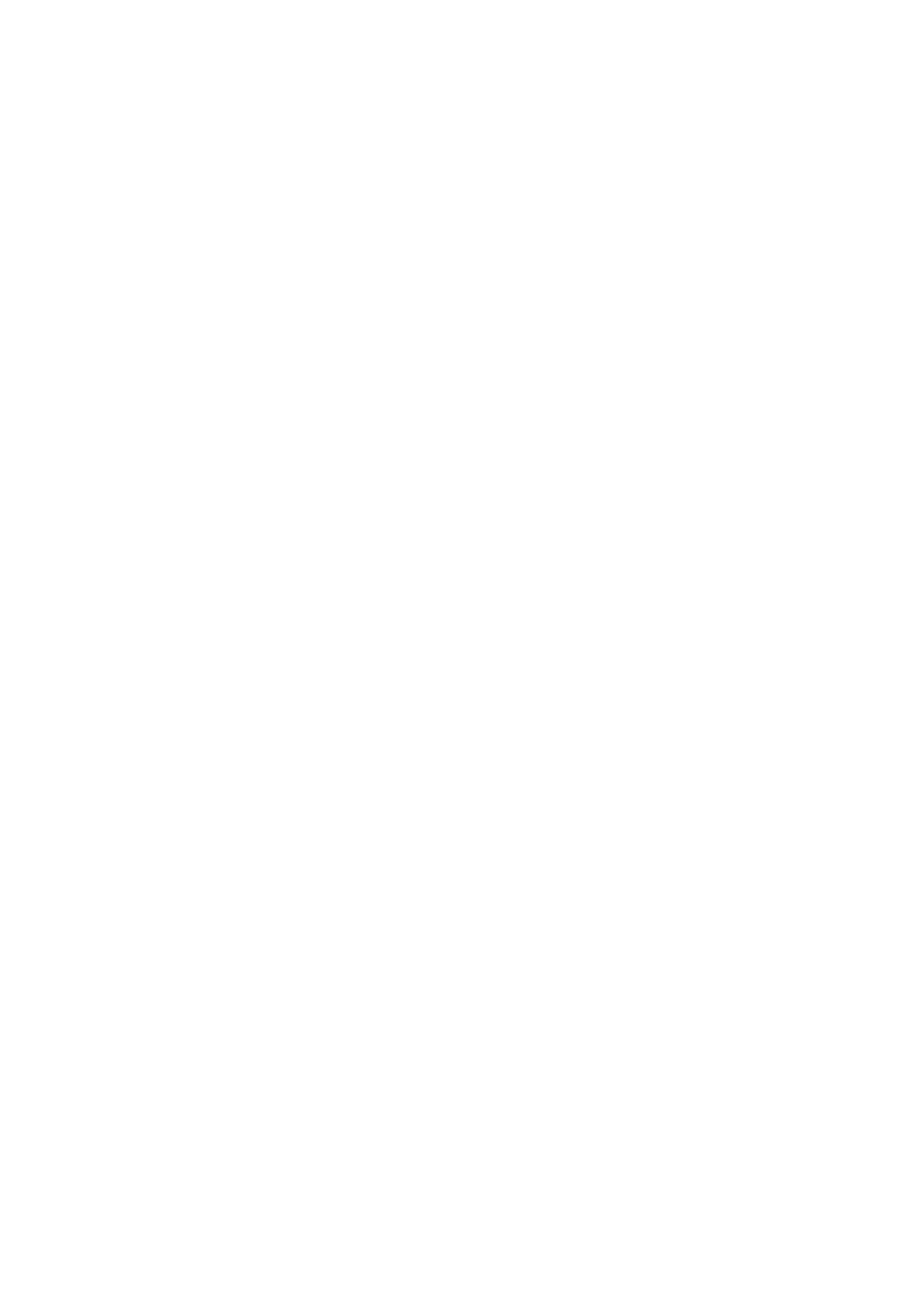

## **1 Welcome**

Kua uru mai a hau kaha, a hau maia, a hau ora, a hau nui, Ki runga, ki raro, ki roto, ki waho Rire, rire hau…pai marire

Translation (non-literal) - Rama Ormsby Let the winds bring us inspiration from beyond, Invigorate us with determination and courage to achieve our aspirations for abundance and sustainability Bring the calm, bring all things good, bring peace… good peace.

## **2 Apologies**

Resolution number WAI/2022/15

MOVED by Member B Upchurch, seconded by Deputy Chairperson N Robins:

## **That the Waiheke Transport Forum:**

## **a) accept the apologies from members Chris Howard and Raymond Matthews.**

**CARRIED**

# **3 Declaration of Interest**

There were no declarations of interest.

## **4 Confirmation of Minutes**

Resolution number WAI/2022/16

MOVED by Deputy Chairperson N Robins, seconded by Member R Tucker:

## **That the Waiheke Transport Forum:**

**a) confirm the minutes of its ordinary meeting, held on Wednesday, 6 April 2022, as true and correct.**

**CARRIED**

## **5 Leave of Absence**

There were no leaves of absence.

## **6 Acknowledgements**

There were no acknowledgements.

# **7 Petitions**

There were no petitions.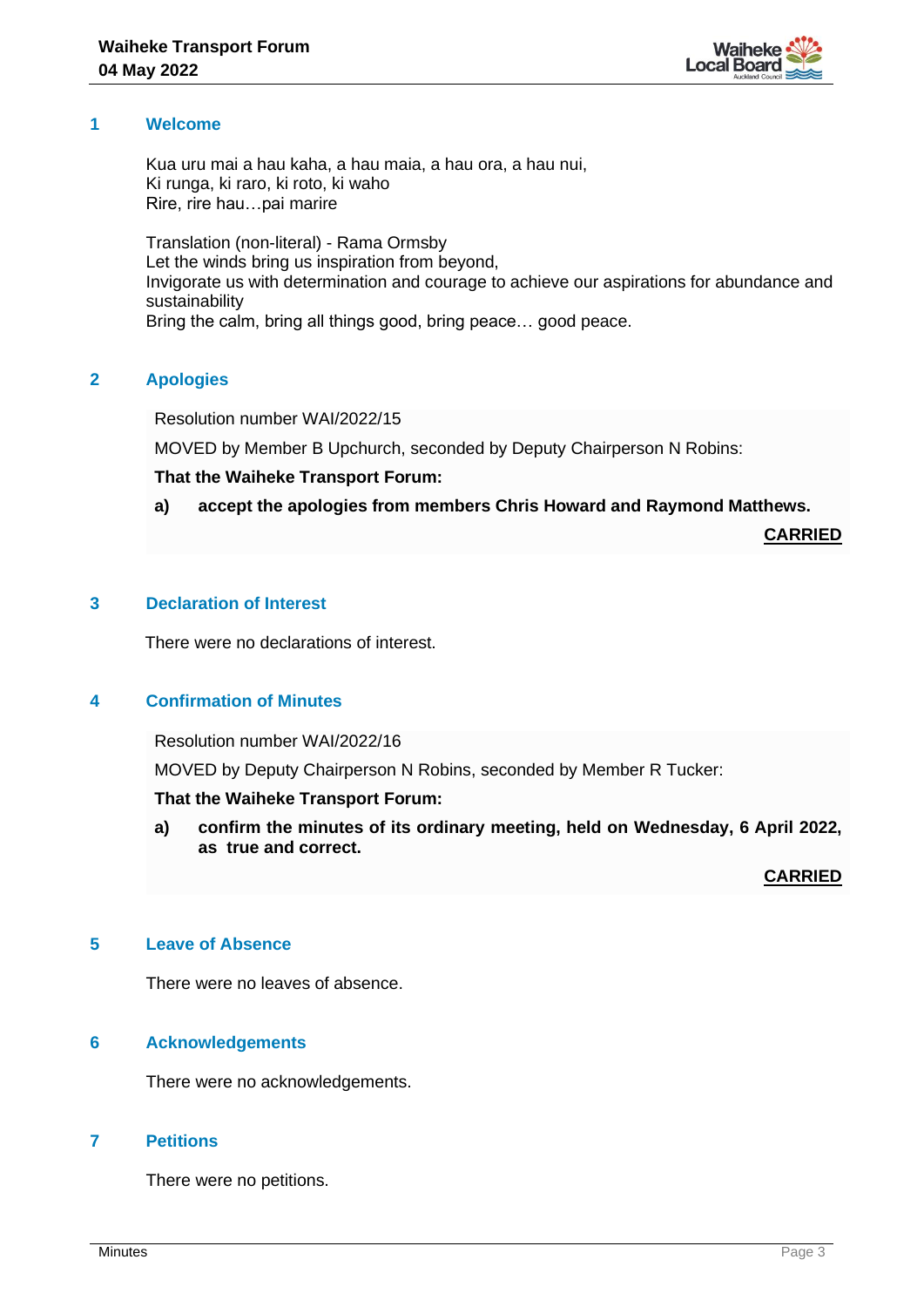

#### **8 Deputations**

There were no deputations.

# **9 Public Forum**

## **9.1 Public Forum - Hana Blackmore -**

Resolution number WAI/2022/17

MOVED by Member R Tucker, seconded by Member T King-Turner:

**That the Waiheke Transport Forum:**

**a) thank Hana Blackmore for attending public forum to speak regarding update on transport climate action particulary noting Transport Emissions Reduction Plan recommendations adopted by Waiheke Local Board, and the starting Climate Activator role and desire for community discussions to be enabled.**

**CARRIED**

## **10 Extraordinary Business**

# **11 Auckland Transport Report - April 2022**

Resolution number WAI/2022/18

MOVED by Chairperson G Crawford, seconded by Deputy Chairperson N Robins:

#### **That the Waiheke Transport Forum:**

**a) receive the Auckland Transport April 2022 update.**

## **CARRIED**

## **Suspension of Standing Orders**

Resolution number WAI/2022/19

MOVED by Member B Upchurch, seconded by Member T King-Turner:

#### **That the Waiheke Transport Forum:**

a) **suspend standing order 7.7.6 and 7.8.3 to enable open dialogue between members.**

**CARRIED**

## **Resumption of Standing Orders**

Resolution number WAI/2022/20

MOVED by Member B Upchurch, seconded by Deputy Chairperson N Robins:

**That the Waiheke Transport Forum:**

**a) resume standing orders.**

#### **CARRIED**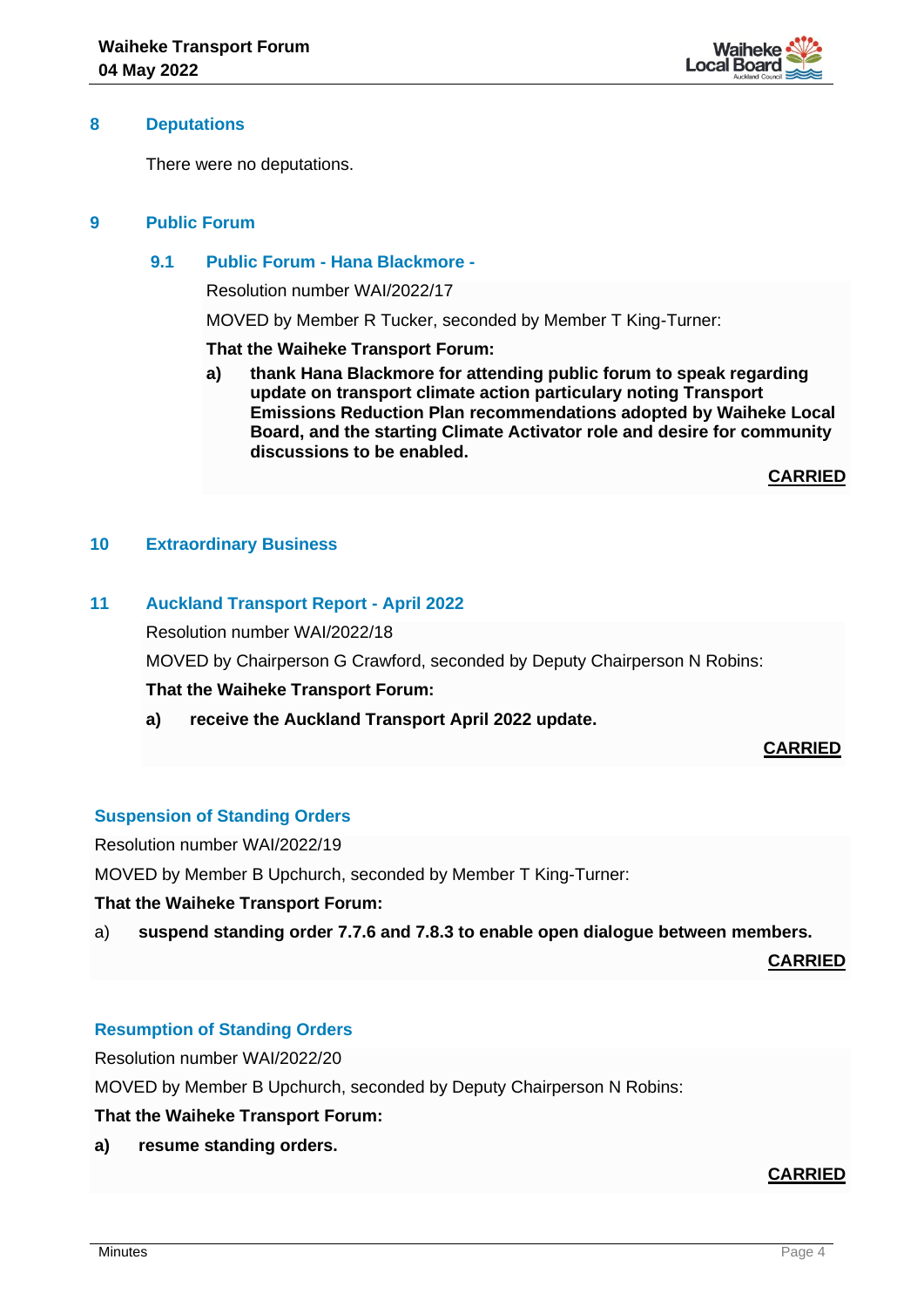

## **12 Informal discussion items**

Resolution number WAI/2022/21

MOVED by Member R Tucker, seconded by Deputy Chairperson N Robins:

#### **That the Waiheke Transport Forum:**

- **a) note the informal discussion items.**
	- **i) Presentation on Climate Change Aspects of the Waiheke Climate Action Plan - Mark Inglis.**
	- **ii) Transport Capital Projects – Mark Inglis.**
	- **iii) Matiatia Landside Improvements Workshop – Grant Crawford, Robin Tucker, Richard La Ville.**
	- **iv) Media coverage of the Forum meetings – Grant Crawford.**
	- **v) Discussion Draft Parking Strategy – Grant Crawford.**
	- **vi) Update from Board Members, ½ price fares, ongoing local board advocacy on Public Transport Operating Model – Robin Tucker.**
	- **vii) Discussion about sleepers on seawardside between Onetangi 2 and 3rd Avenue to to enable improved pedestrian safety and access and protect side berm – Robin Tucker.**
	- **viii) Note concerns raised by Cycle Action Waiheke about not being approached early in design of Causeway and Donald Bruce Roundabout improvements – Norm Robins.**
- **b) request the Waiheke Local Board ask Auckland Transport to ensure that Cycle Action Waiheke, as key stakeholders, are engaged early in roading projects so as they have opportunity to influence potential for improved cycling related outcomes.**

**CARRIED**

## **13 Consideration of Extraordinary Items**

There was no consideration of extraordinary items.

Member Tucker closed the meeting with a karakia.

#### *Waiho i te toipoto kaua i te toiroa Let us keep close together, not far apart*

7.02 pm The Chairperson thanked Members for their attendance and attention to business and declared the meeting closed.

> CONFIRMED AS A TRUE AND CORRECT RECORD AT A MEETING OF THE WAIHEKE TRANSPORT FORUM HELD ON

**DATE:**.........................................................................